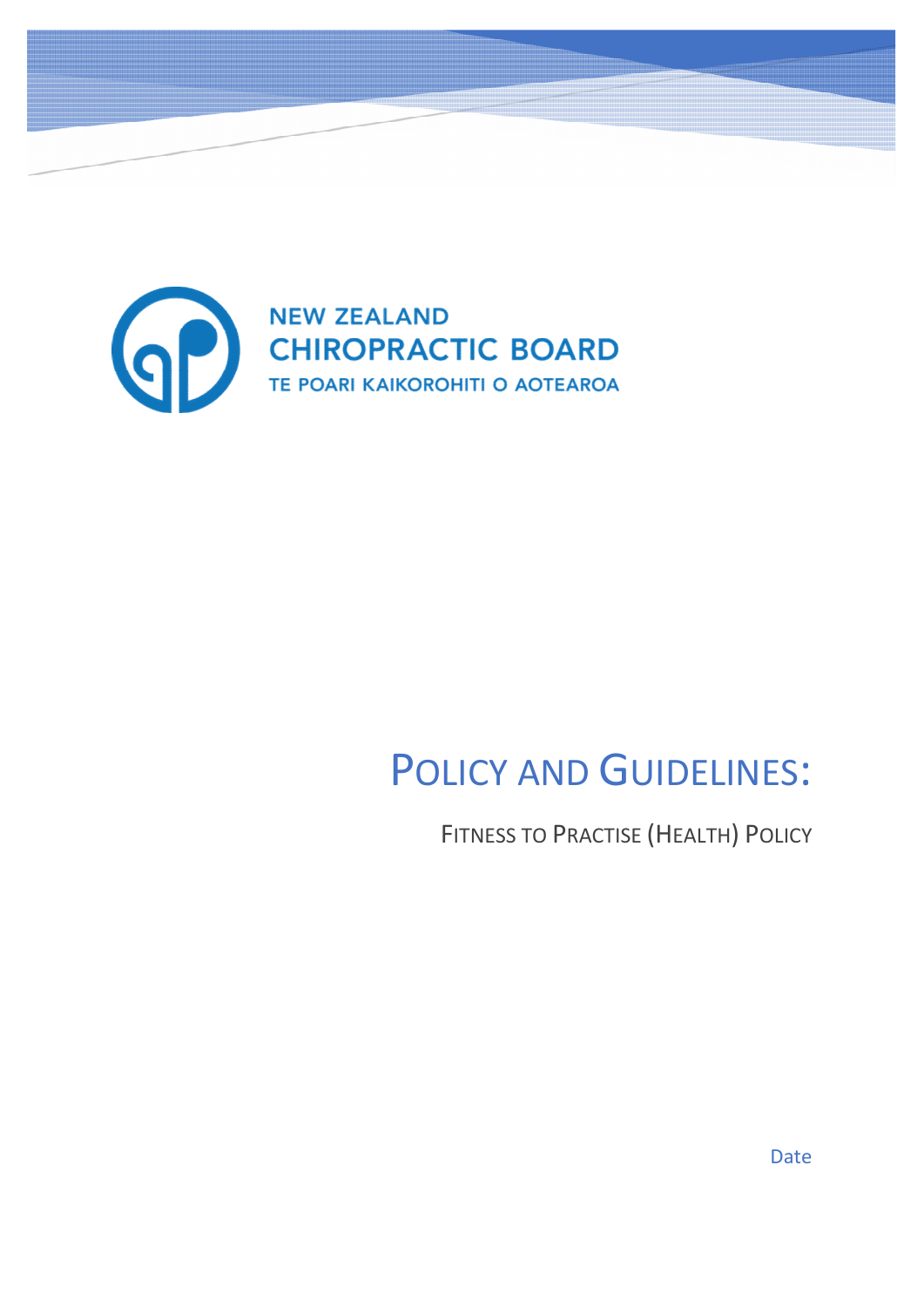## Associated Policy Documents

- **Competency-based standards for Chiropractors**
- **Code of Ethics**
- **Complaints and Notifications Policy**

| <b>Revision Schedule</b> |                      |                    |
|--------------------------|----------------------|--------------------|
| <b>Version</b>           | <b>Date Approved</b> | <b>Next Review</b> |
| <b>One</b>               |                      |                    |
|                          |                      |                    |
|                          |                      |                    |
|                          |                      |                    |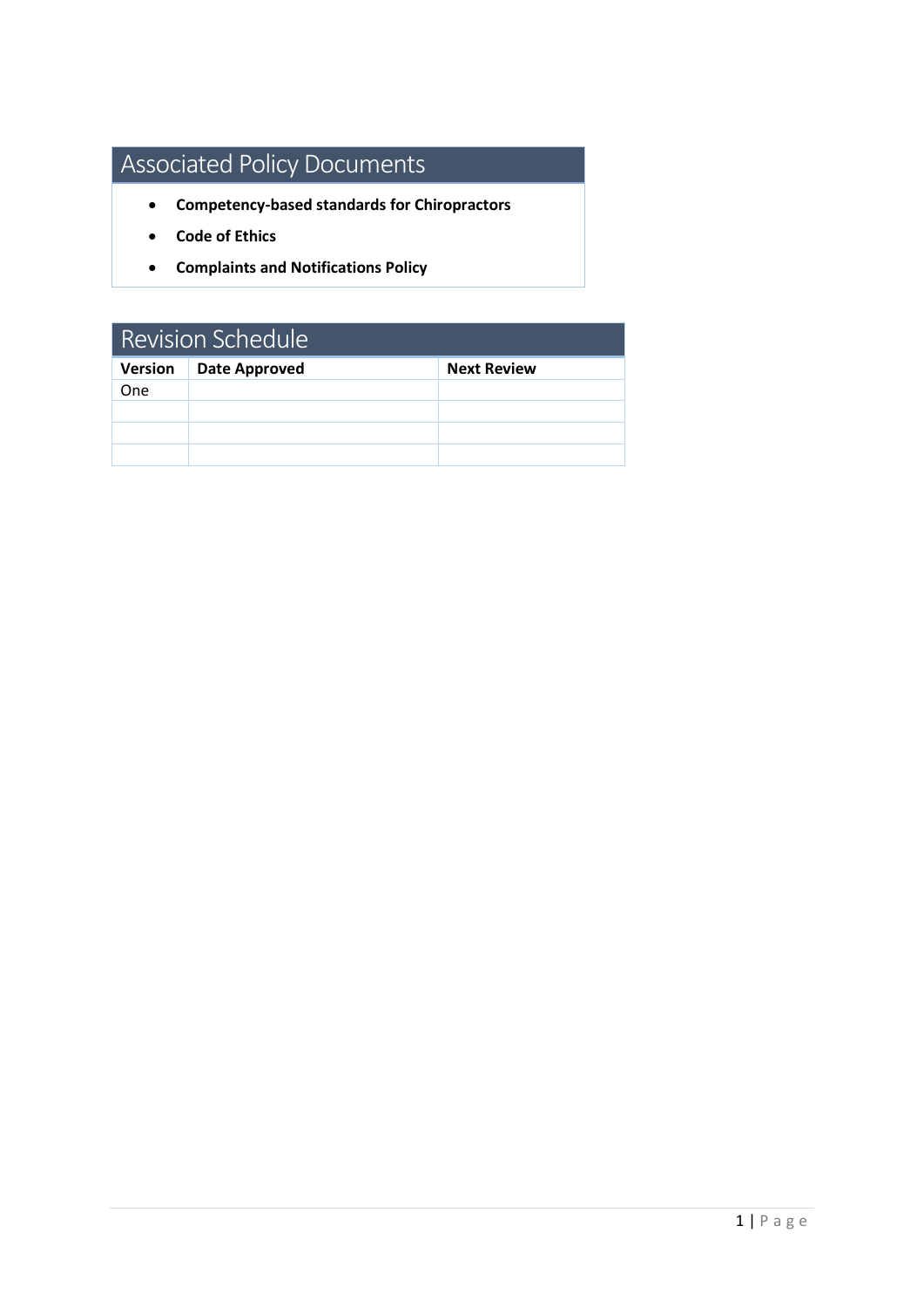## **CONTENTS**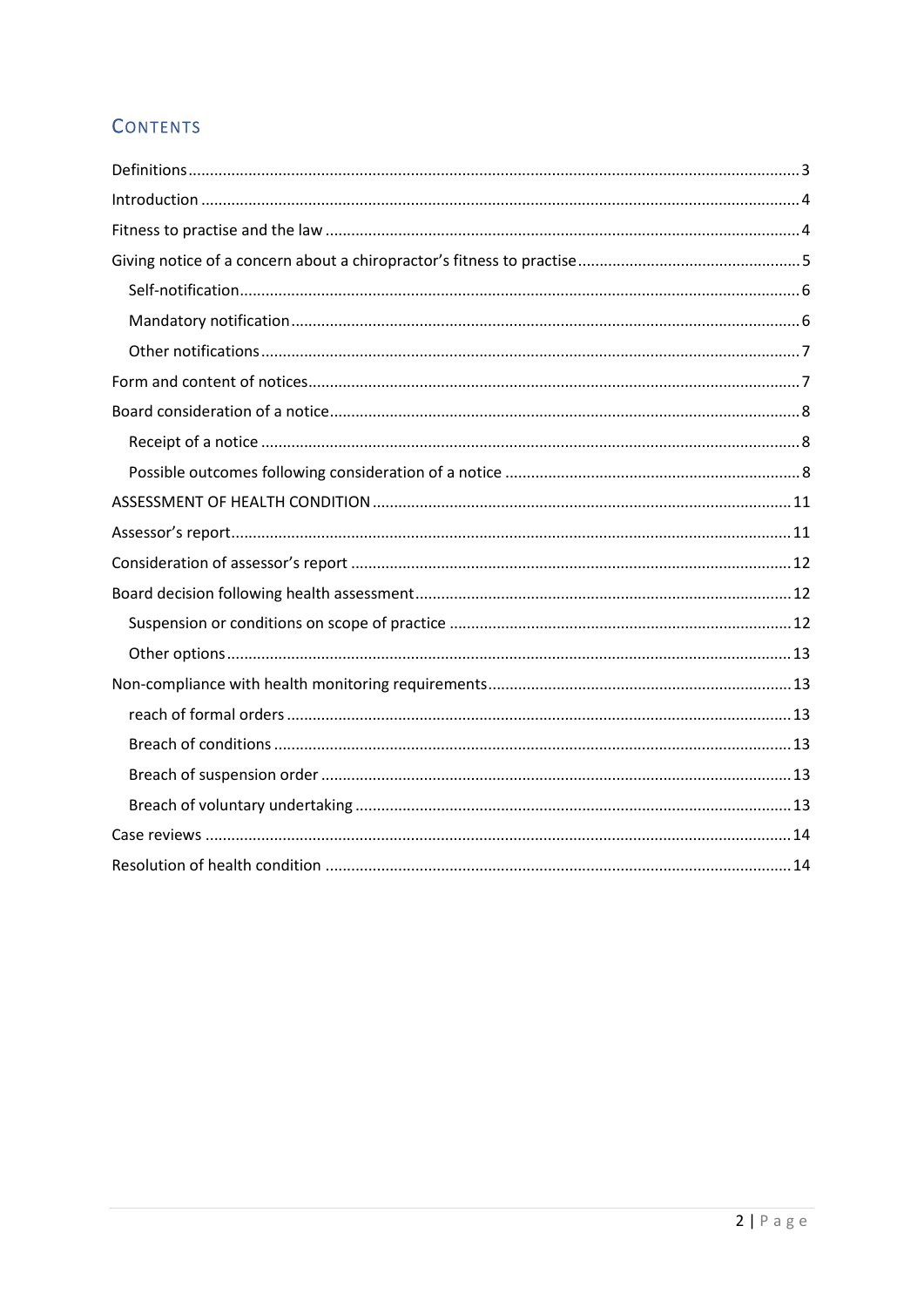## <span id="page-3-0"></span>**DEFINITIONS**

**Chiropractic Board or Board:** The title 'Chiropractic Board' and 'Board' refers to the Chiropractic Board, including the appointed Board members or the Secretariat, as the context requires. The Board is a Responsible Authority under the HPCAA.

**HDC:** Health and Disability Commissioner appointed under the Health and Disability Commissioner Act 1994.

**HPCAA:** Health Practitioners Competence Assurance Act 2003.

**Privacy Act:** Privacy Act 2020.

**Risk of Harm:** Risk of harm may be indicated by:

- a pattern of practice or behaviour over a period of time that suggests the chiropractor's practice of chiropractic may not meet the required standards; or
- a single incident that demonstrates a significant departure from accepted standards of chiropractic practice; or
- recognised poor practice or performance where local interventions have failed this does not exclude notification of serious concerns where internal review or audit is inaccessible or unavailable to the person with the concern; or criminal offending; or
- professional isolation with declining standards that become apparent.

**Risk of Serious Harm:** Risk of serious harm may be indicated by:

- the potential that an individual patient is seriously harmed by the chiropractor; or
- the chiropractor may pose a continued threat to more than one patient and as such the harm is collectively considered 'serious'; or
- sufficient evidence to suggest that an alleged criminal offending is of such a nature that the chiropractor poses a risk of harm to one or more members of the public.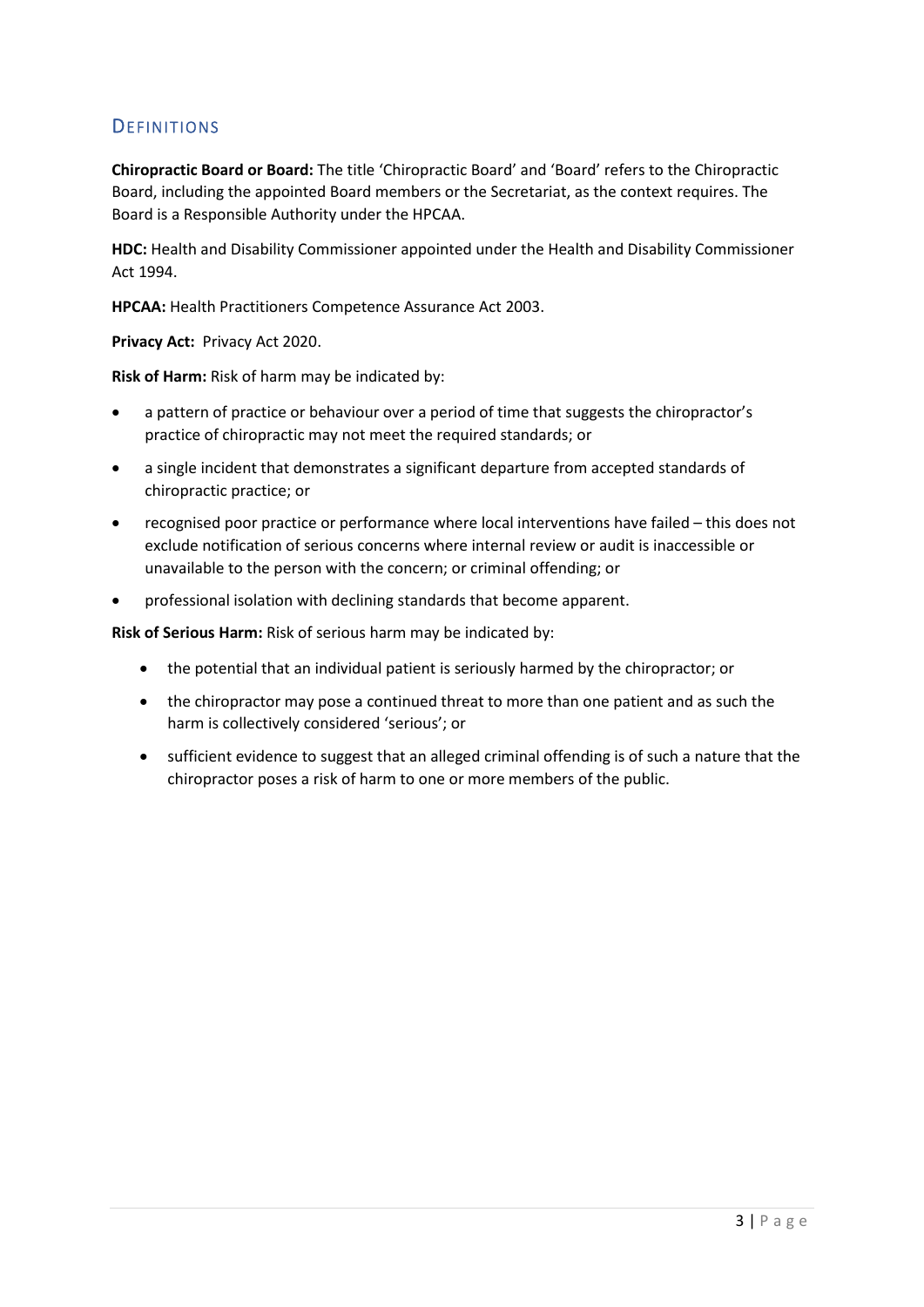## <span id="page-4-0"></span>INTRODUCTION

- 1. The Chiropractic Board (the Board) has authority under sections 45 to 51 of the Health Practitioners Competence Assurance Act (the HPCAA) to act upon any notification it receives that a registered chiropractor may be unable to perform the functions of their profession due to a physical or mental condition - collectively known in this policy as a "health condition."
- 2. The Board acknowledges that individuals have rights to confidentiality in relation to their health. Where the Board receives a health notification about a chiropractor ("notice"), its aim is to manage any health condition with compassion for the affected chiropractor, while ensuring that any risk to the public as a result of that condition is managed in line with the requirements of the HPCAA.
- 3. Wherever possible, the Board will work collaboratively with the affected chiropractor and their healthcare team. If this is not possible, or if the Board considers that there is a risk to the public that cannot be managed in collaboration with the chiropractor, the Board will rely on its statutory powers to ensure that the risk is managed.
- 4. Generally, health notifications and ongoing management of these will not be treated as disciplinary in nature. There may be situations where both the chiropractor's health and conduct are in question. The Board will manage such cases carefully and with due regard to the individual circumstances of the case.

## <span id="page-4-1"></span>FITNESS TO PRACTISE AND THE LAW

- 5. The principal purpose of the HPCAA is to protect public health and safety by ensuring health practitioners are competent and fit to practise. The Board is charged with ensuring that chiropractors are competent and fit to practise when they apply for registration and on an ongoing basis. This Policy sets out how the Board will approach notifications of fitness concerns.
- 6. The Act requires registered health practitioners and other specified people to notify the Board when they have reason to believe that a chiropractor may be unable to perform the functions required for the practice of their profession due to a health condition.
- 7. Conditions that may affect a chiropractor's fitness to practise include, but are not limited to:
	- physical injury;
	- short- or long-term illness or health condition;
	- infectious disease;
	- mental illness including any anxiety or mood disorder, stress-related condition, eating disorder, psychotic illness or personality disorder, or any other mental illness or disorder;
	- substance misuse or any other addiction;
	- impairment of sensory functions:
	- neurological condition, including decline in cognitive function due to dementia, brain injury or any other condition.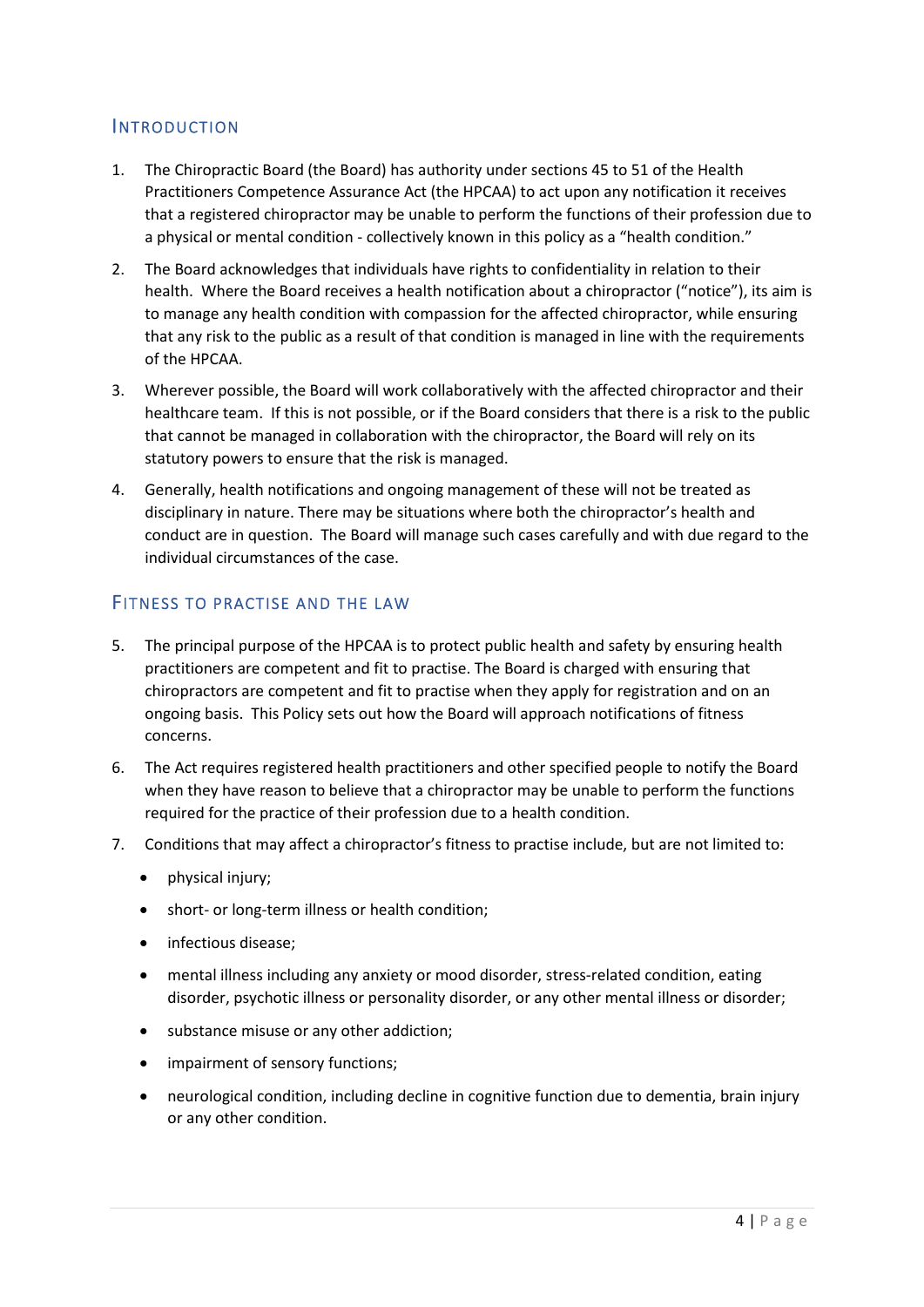- 8. Some health problems may manifest themselves through unprofessional behaviour particularly if the behaviour is new or out of character. Unprofessional behaviour includes but is not limited to:
	- bullying or intimidation;
	- abusive or offensive language
	- sexual harassment;
	- racial, ethnic, or sexist slurs;
	- rudeness;
	- failure to meet obligations;
	- throwing items;
	- offensive sarcasm;
	- threats of violence, retribution, or vexatious litigation;
	- demands for special treatment;
	- passive aggression;
	- blurring or transgressing boundaries;
	- unwillingness to discuss issues with colleagues in a cordial and respectful manner.
- 9. Similarly, changes in demeanour or interaction with others may indicate an underlying health condition. Examples include but are not limited to:
	- frequent episodes of distress or tearfulness;
	- withdrawal;
	- poor judgement;
	- unpredictable and changeable moods;
	- over-sharing of personal information in a professional setting;
	- being indiscreet.
- 10. Where a chiropractor's behaviour or demeanour suddenly changes, health practitioners should consider whether this may be due to a health condition warranting notice to the Board.
- 11. The lists above are not exhaustive. They are intended to stimulate consideration of a fitness issue as a possible explanation for poor conduct or behavioural change. The Board acknowledges that a one-off incident of poor behaviour may be a response to a challenging personal or professional situation that would not, in itself, be indicative of a health condition.

## <span id="page-5-0"></span>GIVING NOTICE OF A CONCERN ABOUT A CHIROPRACTOR'S FITNESS TO PRACTISE

12. It is important to note that the existence of a health condition does not in itself mean that the matter must be notified to the Board. The notifier must also have reason to believe that the health condition is impacting on the safety of the chiropractor's practice. For example, a chiropractor may be experiencing an episode of depression but is managing this appropriately with assistance from health providers and/or medication. Provided the chiropractor's practice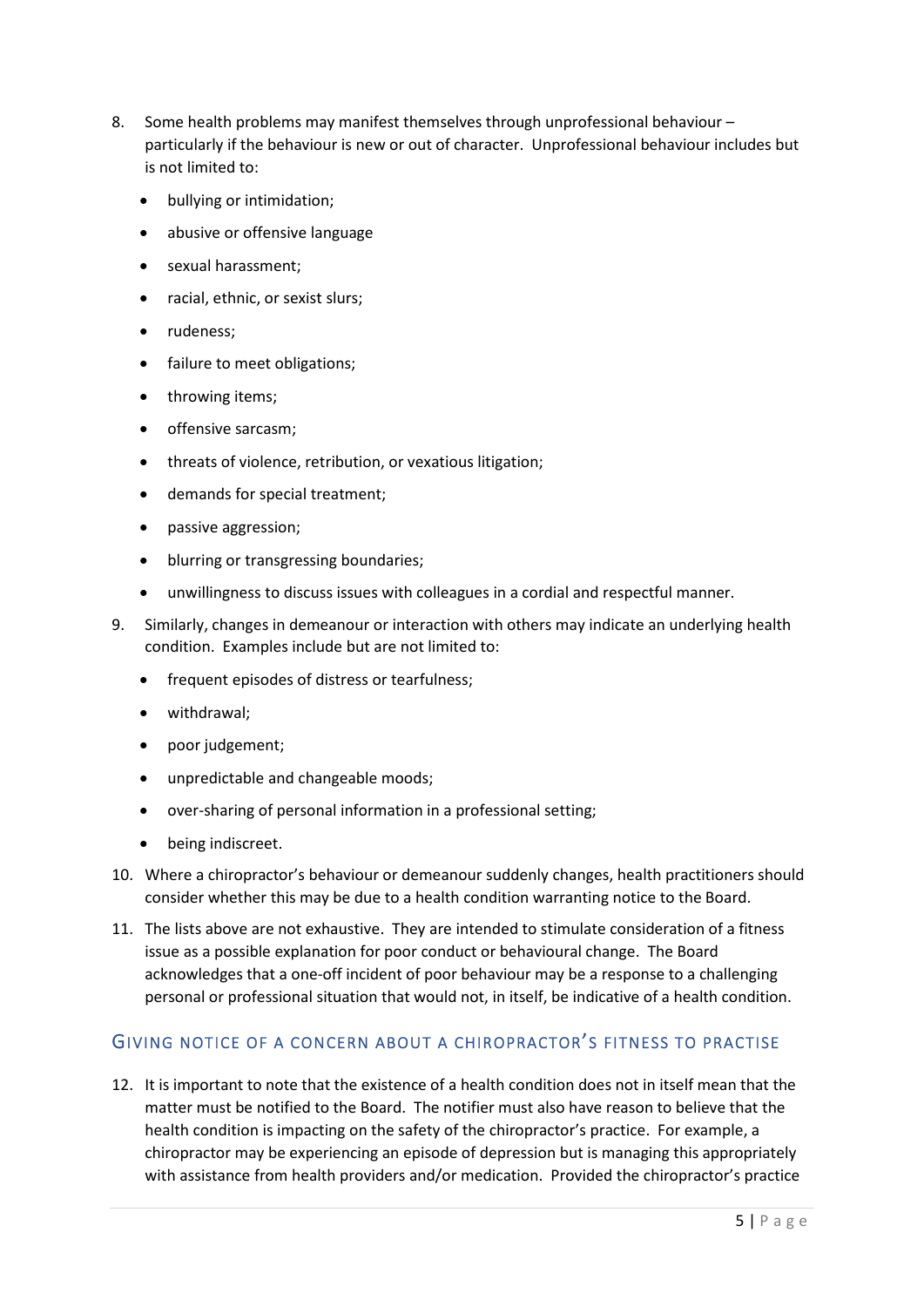continues to be safe and competent, there is no "reason to believe" that they are unable to perform the functions required of their profession.

## <span id="page-6-0"></span>SELF-NOTIFICATION

- 13. Although the Board's main concern is public safety, it aims to assist and support chiropractors dealing with health conditions. The Board recognises that with support, treatment, monitoring and/or limitations on practice most chiropractors with health conditions will be able to remain in practice.
- 14. The Board's approach to management of chiropractors' health conditions aims to encourage chiropractors to notify the Board if they have a health condition that may mean they are unable to perform the functions required to practise their profession. Generally speaking, the Board considers that chiropractors with the insight to self-notify are more likely to be in a position to take ownership of their health condition such that the Board's role can be one of support and monitoring.
- 15. Where a chiropractor does not self-notify the Board of their health condition the Board expects the chiropractor's peers to meet their legal obligations by making a notification.
- 16. Regardless of the type of health condition notified, or the notification channel, the Board's approach is non-judgemental with a focus on support for the chiropractor, while ensuring public protection.

## <span id="page-6-1"></span>MANDATORY NOTIFICATION

- 17. Under section 45 of the HPCAA it is compulsory for certain people to notify the Board if they believe a chiropractor (or chiropractic student) is unable to perform the functions required for the practice of their profession because of a health condition.
- 18. The following people must notify the Board in writing of such concerns:
	- a person in charge of an organisation that provides health services;
	- a registered health practitioner (whether that health practitioner is a chiropractor, or a registered health practitioner in another profession);
	- an employer of chiropractors:
	- a medical officer of health;
	- (in relation to a student of chiropractic) a person in charge of an educational programme in New Zealand that includes or consists of a course of study or training that is a prescribed qualification for registration as a chiropractor.
- 19. Not only are registered health practitioners legally required to make a health notification, but the Board also takes the view that there is an ethical obligation to do so for the protection of patient safety and the chiropractor in question. Health practitioners considering making a notification are encouraged to discuss their concerns and intended actions with the chiropractor involved unless they consider it unsafe to do so. They might also wish to consider:
	- discussing their concerns (with respect for privacy considerations) with a trusted colleague; and/or
	- contacting Board staff for advice.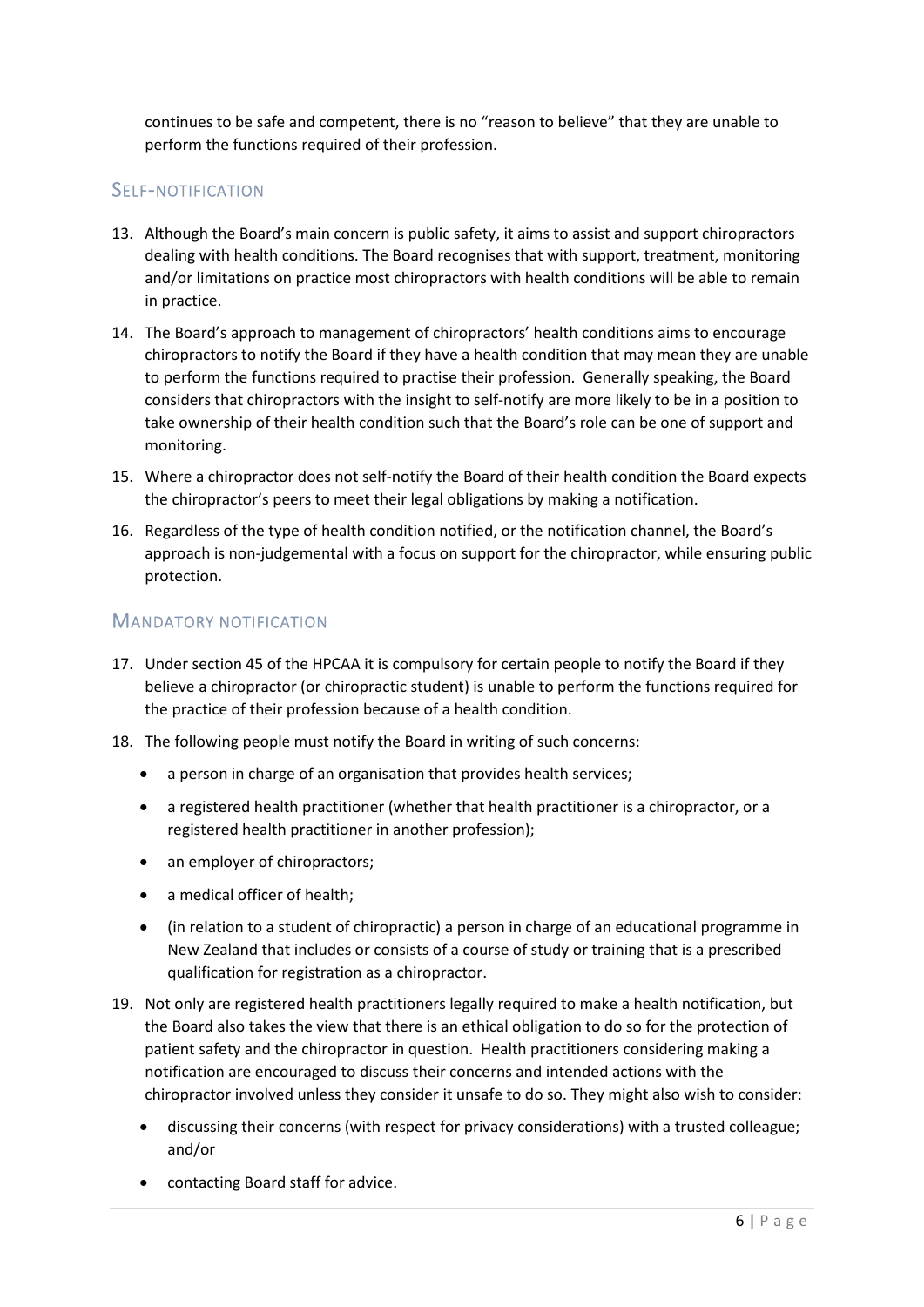## <span id="page-7-0"></span>OTHER NOTIFICATIONS

20. Any other person not captured above may notify the Board (under section 45(3) of the HPCAA), if they have reason to believe a chiropractor is unable to perform the functions of their profession because of a health condition. For the avoidance of doubt, this includes any member of the Board or its staff who, in the course of conducting Board work, becomes concerned about a chiropractor's health.

#### *Professional Conduct Committee (PCC)*

21. If, in the course of investigating a matter under sections 72-78 of the HPCAA, a PCC believes the chiropractor may have a health condition preventing them from performing required functions, the PCC may make a recommendation at the conclusion of the investigation that the Board review the chiropractor's fitness to practise. However, section 79 of the HPCAA requires that if at any time in the course of the investigation, a PCC has reason to believe that the chiropractor's practice poses a risk of serious harm to the public, the PCC must immediately notify the Board of that belief and the reasons for it.

#### *Competence Review Panel*

22. If, during a competence review under section 36 of the HPCAA, the Competence Review Panel has reason to believe that the chiropractor's health is affecting their ability to practise, the panel should notify the Board of that belief and the reasons for it.

## <span id="page-7-1"></span>FORM AND CONTENT OF NOTICES

- 23. In making a notification under section 45 of the HPCAA, the notifier must give the Board all the relevant circumstances relating to the notice. This might include, but is not limited to:
	- Details of the incident(s) or behaviour(s) giving rise to the concern, including whether these are out of character for the chiropractor;
	- Any background about which the notifier is aware that may assist in providing context to the notice;
	- An outline of conversations (if any) the notifier has had with the chiropractor about the issues of concern and the possibility of referring the matter to the Board;
	- Whether any measures have been put in place by the chiropractor or their employer to manage the situation;
	- Any medical advice obtained by the notifier to assist in forming their opinion (see section 46 of the HPCAA).
- 24. The Board expects the person making the notification to allow themselves to be identified to the chiropractor in question, and for a copy of their notice to be released to the chiropractor for a response. In certain circumstances the Board may withhold the name of the notifier if it could be withheld under the Privacy Act 2020. These circumstances are rare and the threshold for withholding information is high.
- 25. Section 45(6) of the HPCAA provides that no civil or disciplinary proceedings lie against any person who gives a notice under this section in good faith.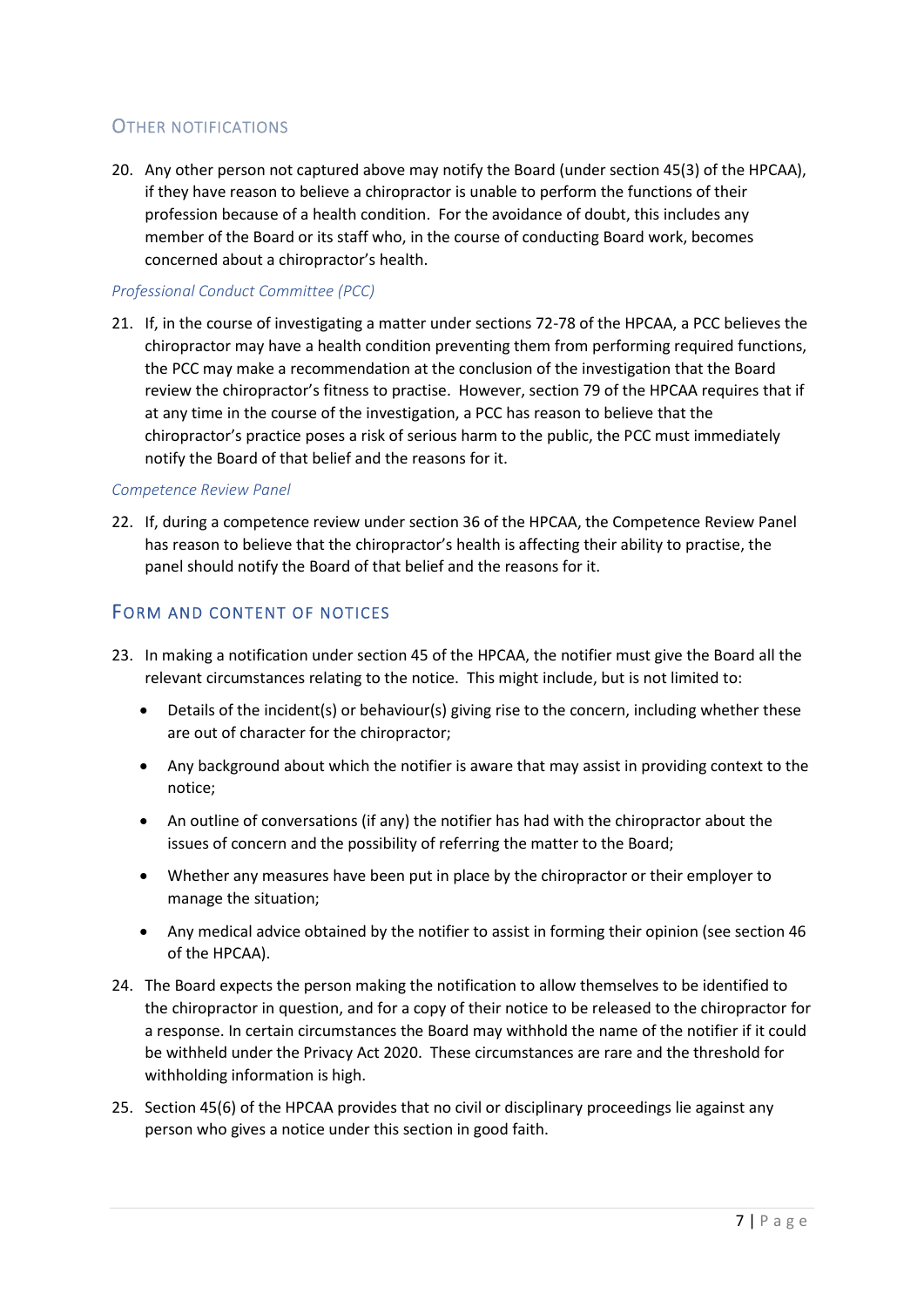## <span id="page-8-0"></span>BOARD CONSIDERATION OF A NOTICE

### <span id="page-8-1"></span>RECEIPT OF A NOTICE

Upon receipt of a notice, the Board's Registrar will assess the information and, if necessary, contact the notifier for clarity on any details provided in the notice.

Under section 47 of the HPCAA, the Registrar must ensure that the notice is considered by the Board as soon as reasonably practicable. Unless the Registrar considers that there appears to be an immediate risk to the public requiring urgent action, the Registrar will first provide a copy of the notice to the chiropractor about whom the notice has been given, to seek their comment.

#### <span id="page-8-2"></span>POSSIBLE OUTCOMES FOLLOWING CONSIDERATION OF A NOTICE

Upon receipt of the notice (and any response from the chiropractor, if applicable) the Board will consider what, if any, action is required. Depending on the circumstances of the case, options available include:

- Closing the matter with no further action if the Board is satisfied that the chiropractor either does not have a health condition, or that any health condition they have does not impact on their ability to practise Chiropractic;
- Obtaining further information from the chiropractor, which may include asking the chiropractor to provide an up-to-date medical report from their general practitioner, medical specialist, or other primary healthcare provider who is regulated by the HPCAA;
- Discussing with the chiropractor the possibility of entering into a voluntary undertaking with the Board to assist in monitoring and managing any health condition the chiropractor has;
- Making an order under section 49 of the HPCAA that the chiropractor is required to undergo an examination or test by a registered health practitioner, at the Board's expense;
- Making interim orders under section 48 of the HPCAA that the chiropractor's practising certificate is suspended, or that conditions are included in the chiropractor's scope of practice. Such orders will usually be made where the Board has ordered an examination under section 49 of the HPCAA and is awaiting the results of that examination.

#### *No further action*

26. If the Board is satisfied that no further action is required, it will advise that chiropractor of that decision and close the file. A record of the notice will be held on the chiropractor's file for future reference.

#### *Suspected inability to perform required functions*

- 27. If the Board suspects that the chiropractor is unable to perform required functions due to a health condition, it may make one of the following interim orders under section 48 of the HPCAA, pending a full assessment of the condition:
	- suspending the chiropractor's practising certificate; or
	- altering the chiropractor's scope of practice.
- 28. The Board will adopt a proportionate approach when considering its options under section 48 of the HPCAA – meaning that it will aim to apply the least regulatory force necessary to achieve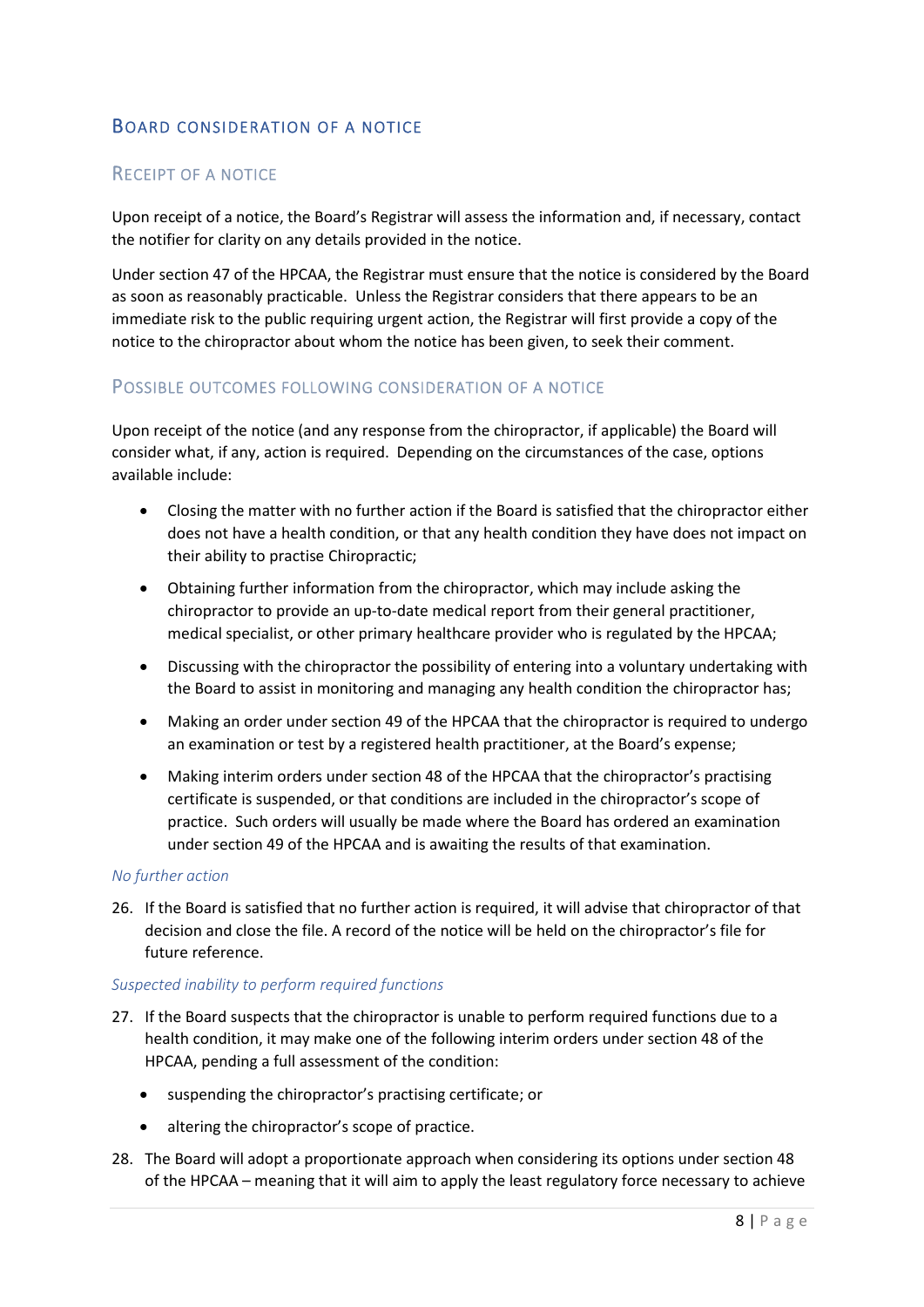safety. However, if, based on the information available to it, the Board considers that allowing the chiropractor to remain in any sort of practice pending a full assessment would place the health and safety of the public at risk, it will order an interim suspension of the chiropractor's practising certificate.

- 29. If the Board determines that the practitioner can still safely remain in practice but only if subject to certain requirements and limitations on their scope of practice, the Board may alter the chiropractor's scope of practice by either of the following methods:
	- changing any health services that the chiropractor is permitted to perform; or
	- including any condition or conditions that it considers appropriate.
- 30. In deciding whether interim action is required the Board will consider the individual facts of the case, with reference to all of the information available to it.
- 31. If an interim order is made, the chiropractor will be provided with a copy of the order and is legally required to comply with it. The order remains in place for up to 20 working days from the date that the chiropractor receives the order, but the Board may extend the order for up to a further 20 working days if it is necessary for the completion of any examination or testing under section 49 of the HPCAA.

#### *Voluntary undertaking*

- 32. While the Board does not usually consider a voluntary undertaking appropriate in the case of a complaint or competence concern, it acknowledges that, in certain circumstances it is appropriate that a chiropractor's right to privacy of health information outweighs public interest in knowing about it. A voluntary undertaking is a "non-statutory" tool that can have benefits for the chiropractor in the management of their health condition via a private agreement with the Board as an alternative to the imposition of public conditions on the chiropractor's registry record.
- 33. Where appropriate, the Board will consider offering a chiropractor with a health condition the opportunity to enter into a voluntary undertaking with the Board to assist the Board in monitoring and managing any risk to the public associated with the chiropractor's health condition.
- 34. The Board's willingness to offer a voluntary undertaking to a chiropractor instead of using the statutory powers available to it will depend on several factors, including (but not limited to):
	- Whether the Board is satisfied that the chiropractor is willing and able, in the circumstances, to take ownership of their health condition;
	- The chiropractor's state of mind and level of wellness at the relevant time;
	- Whether the chiropractor self-notified their condition to the Board and has been forthcoming with information about their situation;
	- The level of insight demonstrated by the chiropractor regarding the potential risks to the public associated with their condition;
	- Any proactive steps the chiropractor has taken to minimise risk to the public associated with their health condition;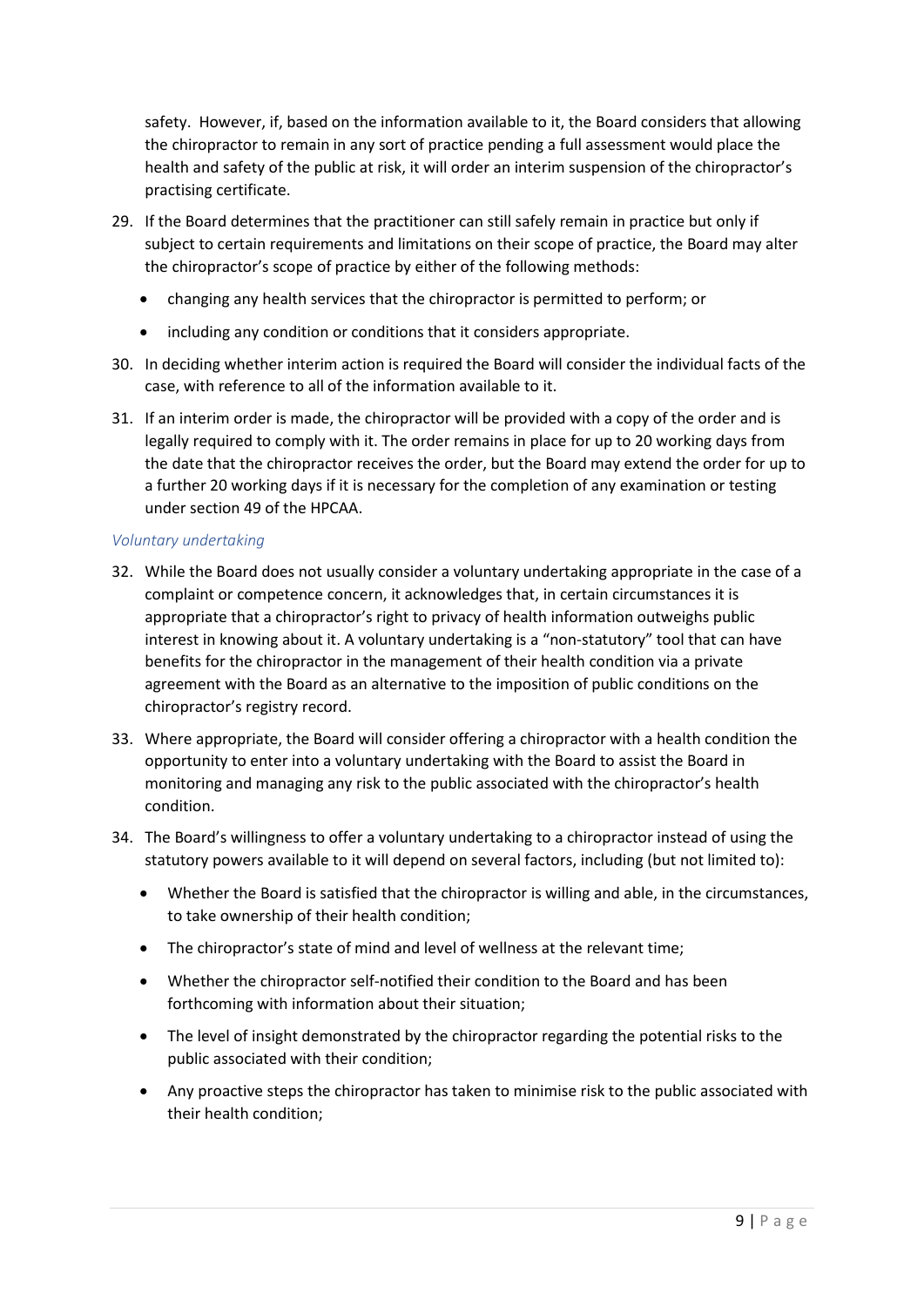- Whether the chiropractor has already engaged suitable health professionals to support and assist them in their recovery, and whether the chiropractor consents to those health professionals discussing the chiropractor's health condition with the Board as appropriate;
- The level of support in place for the chiropractor in both personal and professional settings.
- 35. If the Board and chiropractor agree that a voluntary undertaking is to be drawn up the terms will be discussed with the chiropractor before being signed by both parties (see list of most common terms below). The voluntary undertaking takes effect from the date both parties have signed it.
- 36. The existence of a voluntary undertaking does not preclude the Board from taking statutory measures to protect public health and safety, if necessary.

#### *Examples of voluntary undertaking terms or formal conditions on practice*

37. The terms of a voluntary undertaking or any formal conditions vary from case to case and might include - but are not limited to - any number of the following requirements:

#### **Employment:**

- the chiropractor is employed by a Board-approved employer
- the chiropractor authorises their employer to provide the Board with progress reports
- the chiropractor must inform colleagues about the relevant health issues
- the chiropractor's practice is to be supervised, or supervised in a particular manner or at specified intervals
- a senior chiropractor is appointed as a mentor.

#### **Medical:**

- the chiropractor authorises their general practitioner or other appropriate health practitioner to provide progress reports to the Board
- the chiropractor must continue with their current treatment plan
- the chiropractor must undergo therapy or counselling
- the chiropractor authorises their therapist or counsellor to provide progress reports.

#### **Scope of practice:**

 the chiropractor's practice is limited to certain practice areas/client types, practice locations, practice hours etc

#### **Drug and alcohol specific:**

- the chiropractor must remain abstinent from alcohol and/or drugs
- the chiropractor must undergo urine and/or hair and/or blood testing to check for the presence of alcohol or drugs
- the chiropractor must attend peer support groups such as Alcoholics Anonymous or Narcotics Anonymous.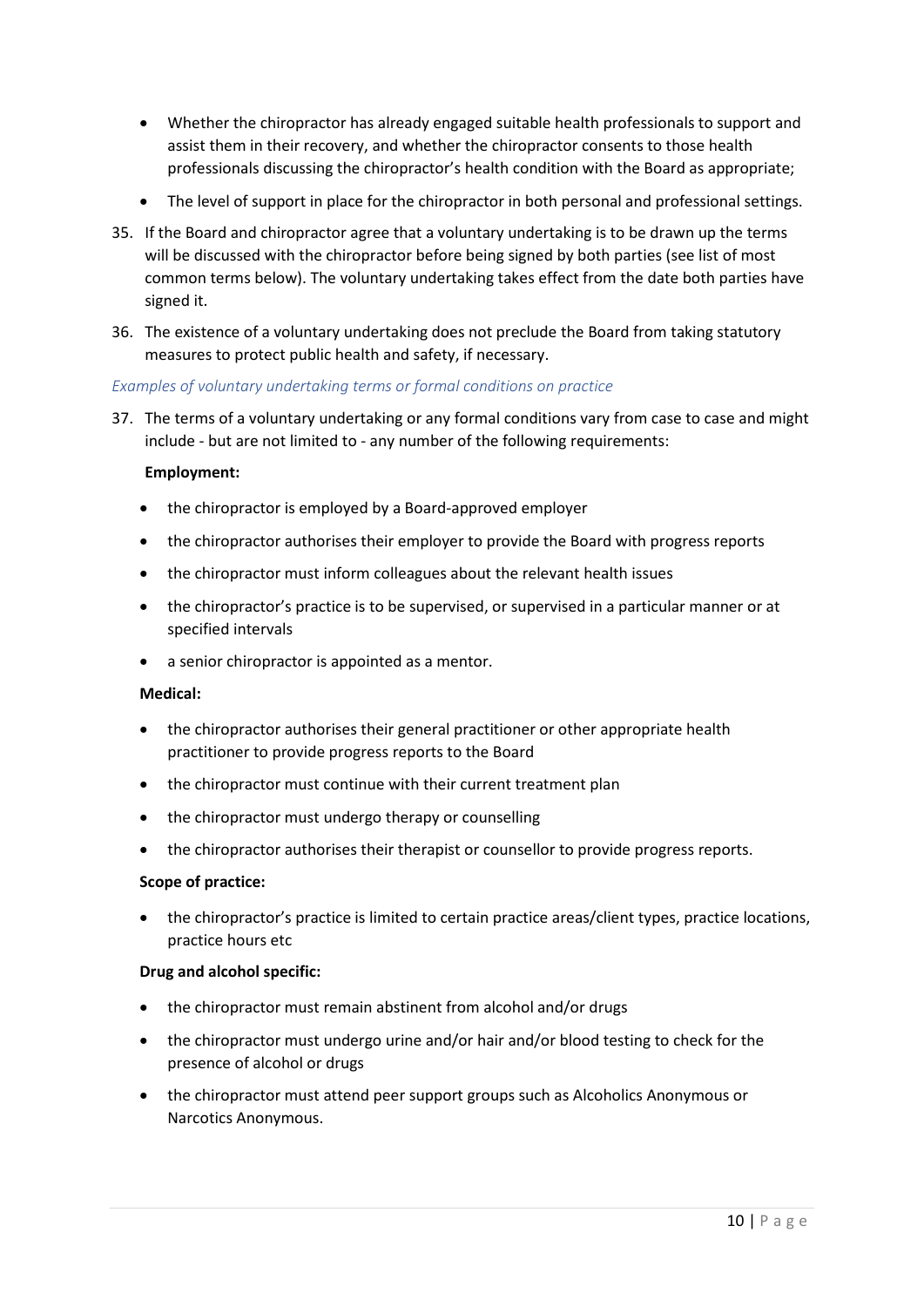## <span id="page-11-0"></span>ASSESSMENT OF HEALTH CONDITION

#### *Examination or testing*

- 38. If at any stage of the management of the chiropractor's health condition, the Board decides an examination or testing of the chiropractor's health condition is necessary, Board staff will contact the chiropractor to discuss options for the health practitioner who is to conduct the assessment ("health assessment") under section 49 of the HPCAA. The costs associated with any such testing is undertaken at the Board's expense. The Board will consider any suggestions made by the chiropractor but will not necessarily appoint their preferred assessor. The Board will consider who may be able to provide the type of assessment it requires, whether it considers any particular area of expertise is required, and practical matters such as timeliness of scheduling the assessment.
- 39. A health assessment is most likely to be ordered when the Board first receives a notice about a chiropractor's health and needs to determine whether the chiropractor is fit to practise. An assessment may be required again at any point during the management of the chiropractor's health condition if it is unclear whether the chiropractor's condition has changed to the extent that a review of existing monitoring is required.
- 40. Depending on the nature of the health condition, the assessor may be any health practitioner regulated by the HPCAA. For example, it may be appropriate for the chiropractor to undergo a medical assessment by a medical practitioner, an eye examination conducted by an optometrist, a psychological assessment conducted by a psychologist, or a workplace assessment conducted by an occupational therapist.
- 41. Once the assessor has been decided on, the chiropractor is advised in writing of the:
	- health condition(s) that may make them unable to perform the functions required for the practice of their profession;
	- name and address of the assessor who is to carry out the health assessment; and
	- date by which they must see the assessor.
- 42. The chiropractor may take a support person to their health assessment as an observer. If the chiropractor is unable to attend the health assessment in the timeframe given, they must notify the Registrar as soon as practicable. The reason for this is that if the chiropractor does not attend an examination by the agreed date and has not contacted the Registrar to arrange another date, the Board may still make orders under section 50 of the HPCAA based on the information it has available.

## <span id="page-11-1"></span>ASSESSOR'S REPORT

- 43. The health practitioner completing the health assessment will be asked to provide a comprehensive report to the Board and comment on the following questions:
	- whether the chiropractor has the condition(s) named by the Board, and if so, to what extent, if any, that condition affects the chiropractor's ability to perform the functions required for the practice of chiropractic;
	- whether the health condition means the chiropractor would be able to perform the required functions for the practice of their profession but only if conditions were placed on their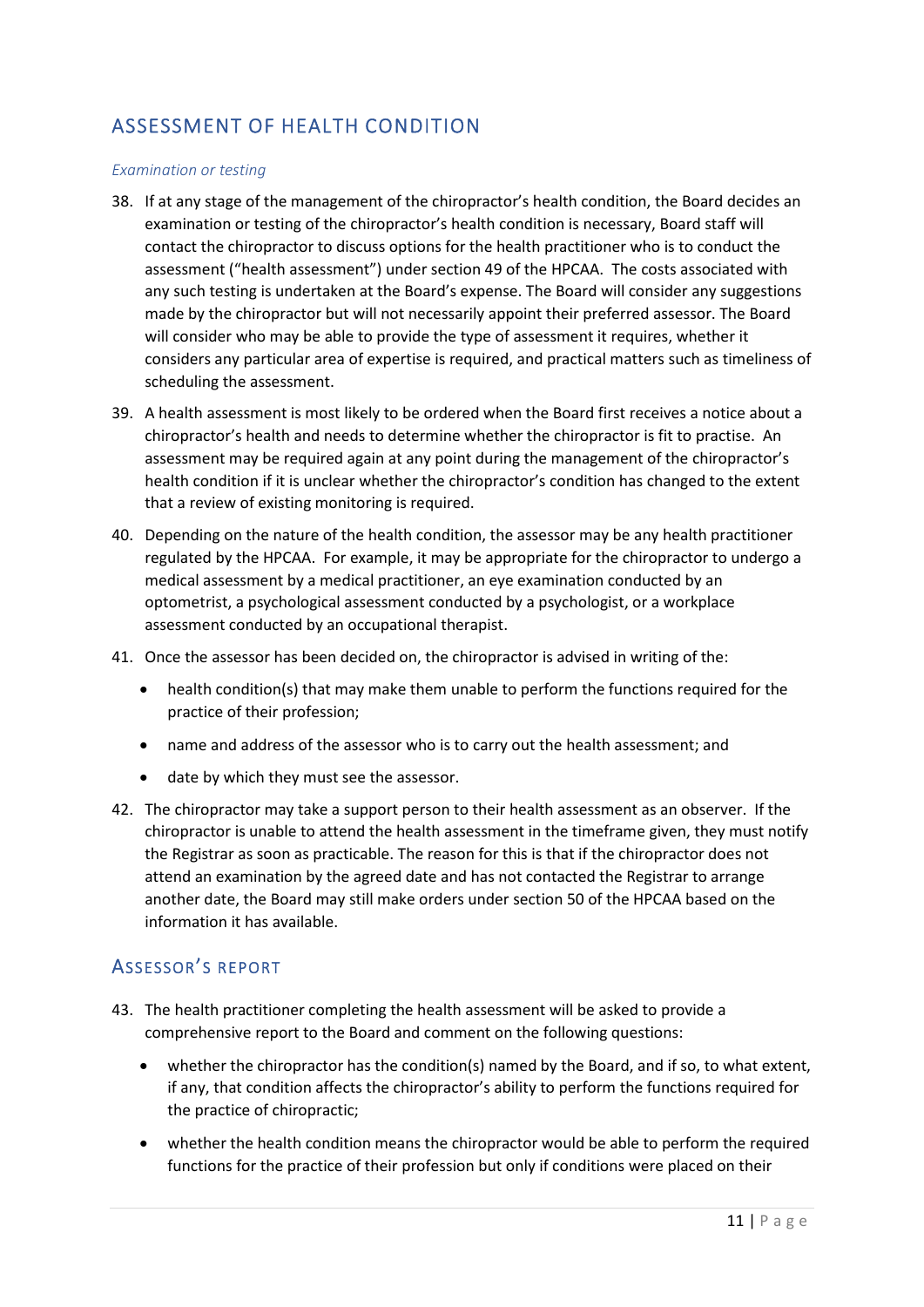scope of practice – and if so, an indication of what conditions would be necessary to enable the chiropractor to practise safely; and

- information about the chiropractor's health condition including prognosis, and any current or recommended treatment plan;
- any other information that the assessor considers relevant to the assessment or monitoring of the chiropractor's fitness to practise.
- 44. The Act also allows for the appointed assessor to consult with any other health practitioner that they consider would be able to assist in the completion of the assessment.
- 45. The assessor's report must be provided to the Registrar as soon as reasonably practicable after the examination or test.

## <span id="page-12-0"></span>CONSIDERATION OF ASSESSOR'S REPORT

- 46. Upon receipt of the assessor's report the Registrar will promptly provide the chiropractor with a copy of the report and a reasonable opportunity to make written submissions and be heard on the matter, either personally or by their representative.
- 47. Upon receipt of any submissions, or if no submissions have been received within the timeframe given, the Registrar will forward a copy of the assessor's report to the Board along with any written submissions. The Board will consider the report and all the relevant circumstances of the case.

#### <span id="page-12-1"></span>BOARD DECISION FOLLOWING HEALTH ASSESSMENT

- 48. The Board will consider the chiropractor's fitness to practise as soon as practicable, and has the following options available to it:
	- take no further action if it is satisfied that the chiropractor is fit to practise;
	- defer a decision pending further information;
	- ask the chiropractor to enter into a voluntary undertaking which would require the chiropractor to conform to requirements relevant to their health condition;
	- include conditions in the chiropractor's scope of practice;
	- suspend the chiropractor's registration.

#### <span id="page-12-2"></span>SUSPENSION OR CONDITIONS ON SCOPE OF PRACTICE

- 49. When considering the matter, the Board will aim to use the least regulatory force necessary to achieve safety. This means that it will first consider whether the chiropractor can practise safely if subject to conditions or a voluntary undertaking (see page 8 for examples of commonly used conditions).
- 50. The Board may decide to suspend the chiropractor's registration or under section 50 of the HPCAA if it is satisfied that the chiropractor is unable to perform the functions required for the practice of their profession with conditions or limitations on practice, or if the chiropractor failed to attend the required health assessment.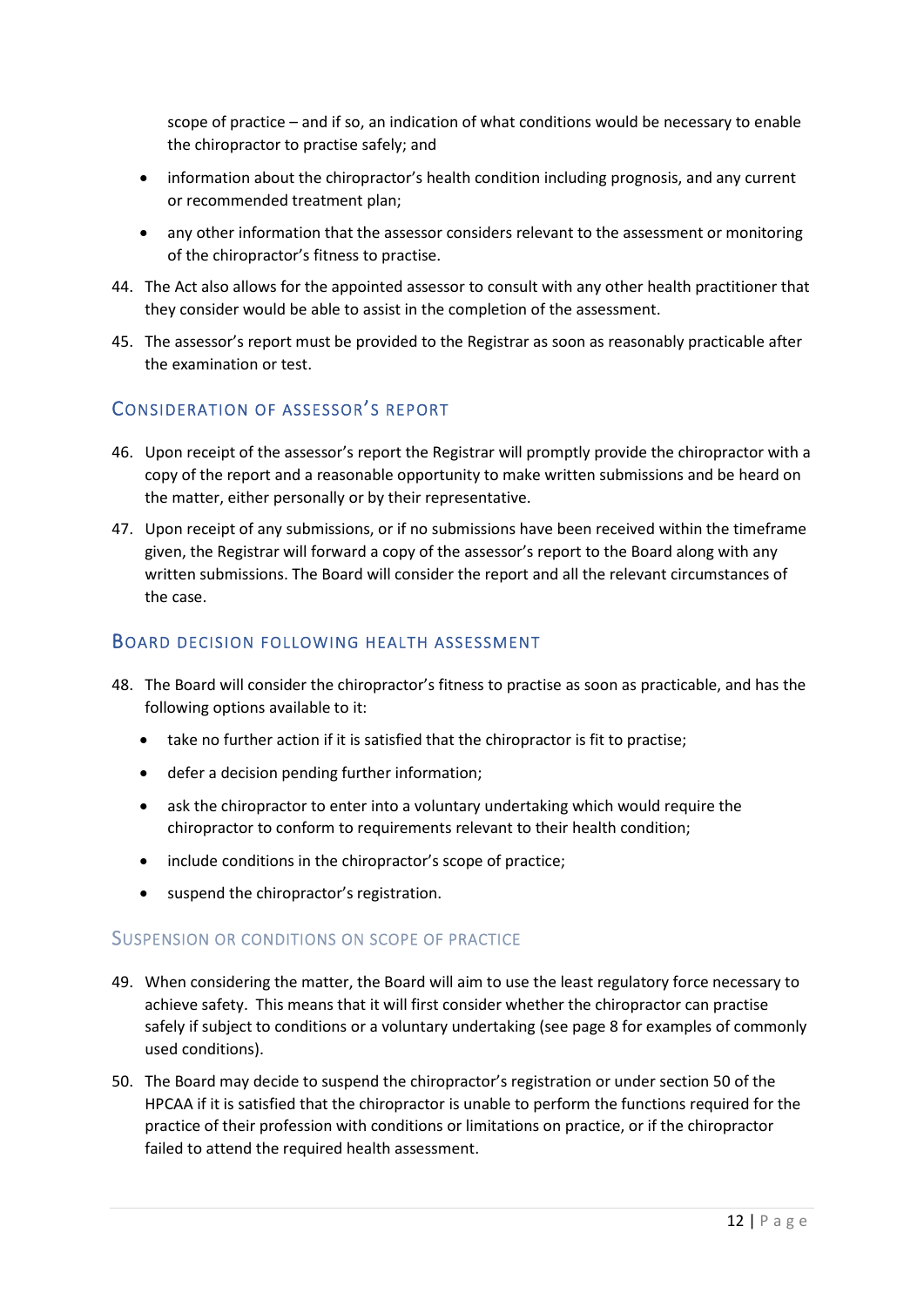51. If a formal order for conditions or suspension are made under section 50 of the HPCAA, the chiropractor will be advised in writing of the order made and the reasons for it. The order takes effect from the date the chiropractor receives it.

## <span id="page-13-0"></span>OTHER OPTIONS

52. If the Board decides to offer the chiropractor a voluntary undertaking, the details of the undertaking will be discussed between the Board and the chiropractor. See page 8 for more details on voluntary undertakings.

## <span id="page-13-1"></span>NON-COMPLIANCE WITH HEALTH MONITORING REQUIREMENTS

#### <span id="page-13-2"></span>REACH OF FORMAL ORDERS

- 53. The Board does not take lightly any decision to suspend a chiropractor's registration or include conditions in their scope of practice. Such decisions are taken where the Board considers there is a need to do so for the protection of the public.
- 54. This means that in normal circumstances, a breach of any Board order is grounds for disciplinary action. However, the Board acknowledges that some health conditions may impair the chiropractor's judgement in this regard. The Board will take this into account when deciding whether to take disciplinary action in relation to any alleged breach of health-related orders.

#### <span id="page-13-3"></span>BREACH OF CONDITIONS

55. If a chiropractor breaches health-related conditions in their scope of practice, the Board is likely to take immediate action to ensure that the public is protected. This may include interim suspension of the chiropractor's practising certificate under section 48 of the HPCAA until a further assessment of the chiropractor's fitness to practise can be made or considering suspension of the chiropractor's registration under section 50 of the HPCAA.

## <span id="page-13-4"></span>BREACH OF SUSPENSION ORDER

56. If a chiropractor breaches an order for suspension of their registration or practising certificate on health-related grounds, the Board's management of any alleged breach will depend on the circumstances of the case; however, it may include the involvement of other authorities to assist in ensuring the chiropractor does not present a risk to the public.

#### <span id="page-13-5"></span>BREACH OF VOLUNTARY UNDERTAKING

- 57. A voluntary undertaking enables the chiropractor to remain in practice whilst maintaining their privacy and protecting public health and safety. It will generally only be offered to a chiropractor if the Board believes them to be capable of managing their health condition. While a voluntary undertaking is not a statutory tool, if a chiropractor enters into one with the Board, they will be expected to treat the terms of the voluntary undertaking with the utmost seriousness.
- 58. If a chiropractor who has signed a voluntary undertaking breach any of its terms the Board is likely to consider interim suspension under section 48 of the HPCAA while it reconsiders the